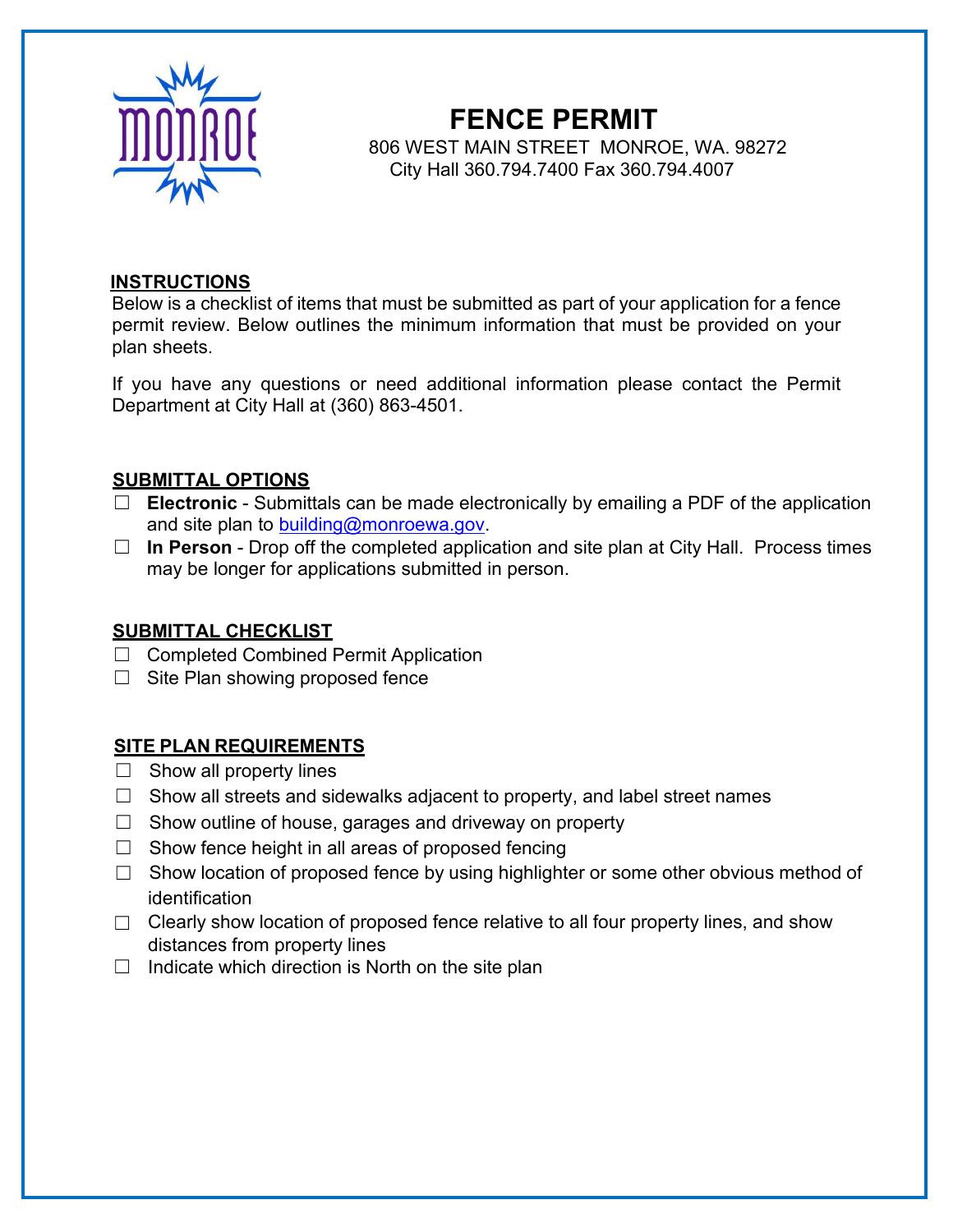

### **COMMUNITY DEVELOPMENT PERMIT DIVISION**

806 West Main Street, Monroe, WA 98272 Phone (360) 863-4501 [building@monroewa.gov](mailto:building@monroewa.gov) [www.monroewa.gov](http://www.monroewa.gov/)

| <b>FOR OFFICE USE ONLY</b><br><b>APPLICATION #(S)</b> |  |  |  |  |
|-------------------------------------------------------|--|--|--|--|
|                                                       |  |  |  |  |
|                                                       |  |  |  |  |

# **COMBINED PERMIT APPLICATION**

#### Permit Submittal Hours: Monday-Friday 8:00-12:00 / 1:00-4:00

|                                                                                       | <b>Building</b>                                                                                                                                         | <b>Operations</b>                                                                                                                                                                                                             | <b>Fire</b>                                                                                                                                                        | <b>Land Use</b>                                                                                                                                     |  |
|---------------------------------------------------------------------------------------|---------------------------------------------------------------------------------------------------------------------------------------------------------|-------------------------------------------------------------------------------------------------------------------------------------------------------------------------------------------------------------------------------|--------------------------------------------------------------------------------------------------------------------------------------------------------------------|-----------------------------------------------------------------------------------------------------------------------------------------------------|--|
| ⊔<br>❏<br>$\Box$<br>❏<br>⊔<br>❏<br>□<br>$\Box$                                        | <b>Basic SFR</b><br>Commercial T/I<br>Demolition<br>Garage/Carport<br>Mechanical<br>New Construction<br>(Commercial/Residential)<br>Plumbing<br>Racking | $\Box$ Engineering Review<br>$\Box$ Fencing<br>$\Box$ Grading<br>Retaining wall<br>u<br>u.<br>Rockery<br>Right-of-Way Disturbance<br>$\Box$ Utility Service                                                                   | ❏<br>Fire Alarm<br>$\Box$<br>Fire Sprinkler<br>$\Box$<br>High Piled Storage<br>❏<br><b>Hood Suppression</b><br>Spray Booth<br>❏<br>❏<br>Tents & Canopies<br>$\Box$ | $\Box$ Type I Permit<br>$\Box$ Type II Permit<br>$\Box$ Type III Permit<br>$\Box$ Type IV Permit<br>$\Box$ See permit types listed in<br>Monroe MMC |  |
| ⊔                                                                                     | <b>Residential Remodel</b>                                                                                                                              | NOTE: All required Electrical Permits will be issued by the<br>Dept. of Labor & Industries.                                                                                                                                   |                                                                                                                                                                    |                                                                                                                                                     |  |
| <b>THIS APPLICATION WILL NOT BE ACCEPTED WITHOUT COMPLETED SUBMITTAL REQUIREMENTS</b> |                                                                                                                                                         |                                                                                                                                                                                                                               |                                                                                                                                                                    |                                                                                                                                                     |  |
|                                                                                       |                                                                                                                                                         |                                                                                                                                                                                                                               |                                                                                                                                                                    | $Phone \# (\_\_\_\_)$                                                                                                                               |  |
|                                                                                       |                                                                                                                                                         |                                                                                                                                                                                                                               |                                                                                                                                                                    |                                                                                                                                                     |  |
|                                                                                       |                                                                                                                                                         |                                                                                                                                                                                                                               |                                                                                                                                                                    |                                                                                                                                                     |  |
|                                                                                       |                                                                                                                                                         |                                                                                                                                                                                                                               |                                                                                                                                                                    |                                                                                                                                                     |  |
|                                                                                       |                                                                                                                                                         |                                                                                                                                                                                                                               |                                                                                                                                                                    |                                                                                                                                                     |  |
|                                                                                       |                                                                                                                                                         |                                                                                                                                                                                                                               |                                                                                                                                                                    | Printed Name: 1999 March 1999 March 1999 March 1999 March 1999 March 1999 March 1999 March 1999 March 1999 Mar                                      |  |
|                                                                                       |                                                                                                                                                         | Mailing Address: Universe and Address and Address and Address and Address and Address and Address and Address and Address and Address and Address and Address and Address and Address and Address and Address and Address and |                                                                                                                                                                    |                                                                                                                                                     |  |
|                                                                                       |                                                                                                                                                         |                                                                                                                                                                                                                               |                                                                                                                                                                    |                                                                                                                                                     |  |
|                                                                                       |                                                                                                                                                         |                                                                                                                                                                                                                               |                                                                                                                                                                    |                                                                                                                                                     |  |

**Attach a separate sheet for additional property owners/additional addresses**

\*Applicant: By your signature above, you hereby certify that the information submitted is true and correct and that you are **authorized by the property owner(s) to act on their behalf.**

\*\*Property Owners: by your signature above, you hereby certify that you have authorized the above applicant to make **application on your behalf for this application.**

Updated 2021 – Please verify accuracy of this information/form prior to submitting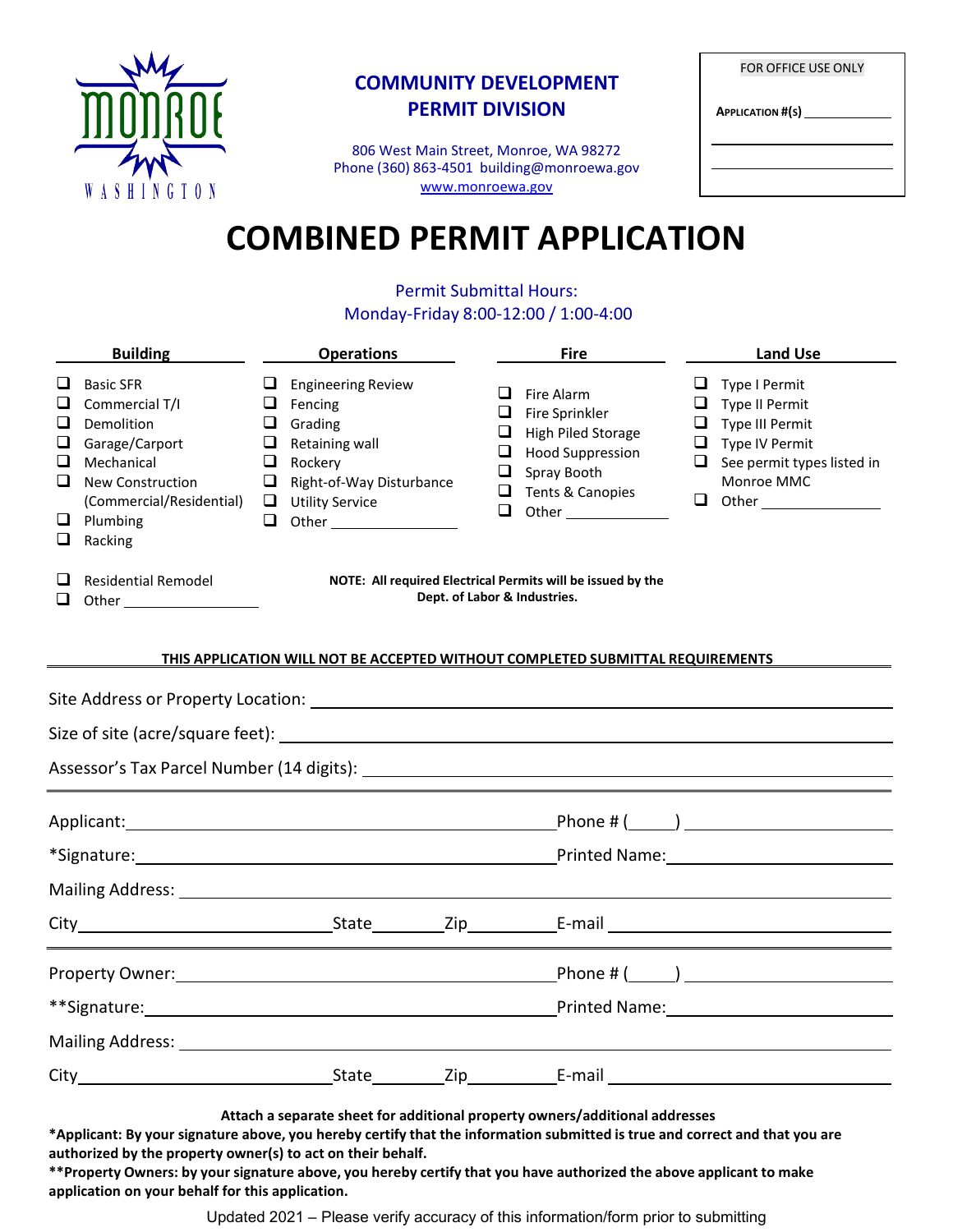## **SECTION I - FENCE**

**A fence permitisrequired priorto installing, maintaining,repairing orreplacing any fence, wall or hedge within the City of Monroe. There is no fee for a fence permit.**

**Detailed description of fence, including fence height:**

Fencing within the City of Monroe is governed by Chapter 15.08 of the Monroe Municipal Code:

15.08.010 Applicability. These regulations shall apply to fences, walls, and hedges for both residential and nonresidential uses. (Ord. 644, 1978)

15.08.020 – Restrictions. The following resturctions shall apply to construction, maintenance, repair or replacemnt of fences, walls and hedges.

- A. A fence installation permit is required prior to installing any new fence or wall. Permit fee shall be as set by periodic resolution of the city council.
- B. Fences and walls shall have a maximum height of forty-two inches within the front-yard setback line, and a maximum height of six feet anywhere else on the lot. Residential lots one acre or larger shall have a maximum height of six feet anywhere on the lot, provided the fence complies with subsection  $|C|$  of this section.
- C. Fences, walls and hedges shall not cause a sight obstruction at street intersections or driveways as determined by the city engineer.

Additionally, hedges must be trimmed back to the inner edge of the public sidewalk area.

- D. The height of the fence is measured from its top surface, board, rail, or wire to the ground on which it stands. Where a fence is built on top of a retaining wall the fence height shall be measured on the up-hill side.
- E. Fences may be constructed of wood, masonry, or wire. All construction is to be done in such a manner as to leave no sharp or protruding edges, barbs, or projections.
- F. Fences in nonresidential zones may be allowed up to eight feet in height on rear property lines and side property lines up to a point equal to the closest part of any building on a lot to the public street, provided they do not form a sight obstruction at the street or street intersection or curbs as determined by the city engineer.
- G. Electric fences shall be prohibited within the limits of the city unless such fence is used to contain grazing animals in an area where such agricultural use has been established as a nonconforming use.
- H. Fences containing barbed wire shall be permitted only in such agricultural zones as set forth in subsection  $[G]$  of this section, or in areas where the city engineer has determined that such barbed wire is needed for security purposes.